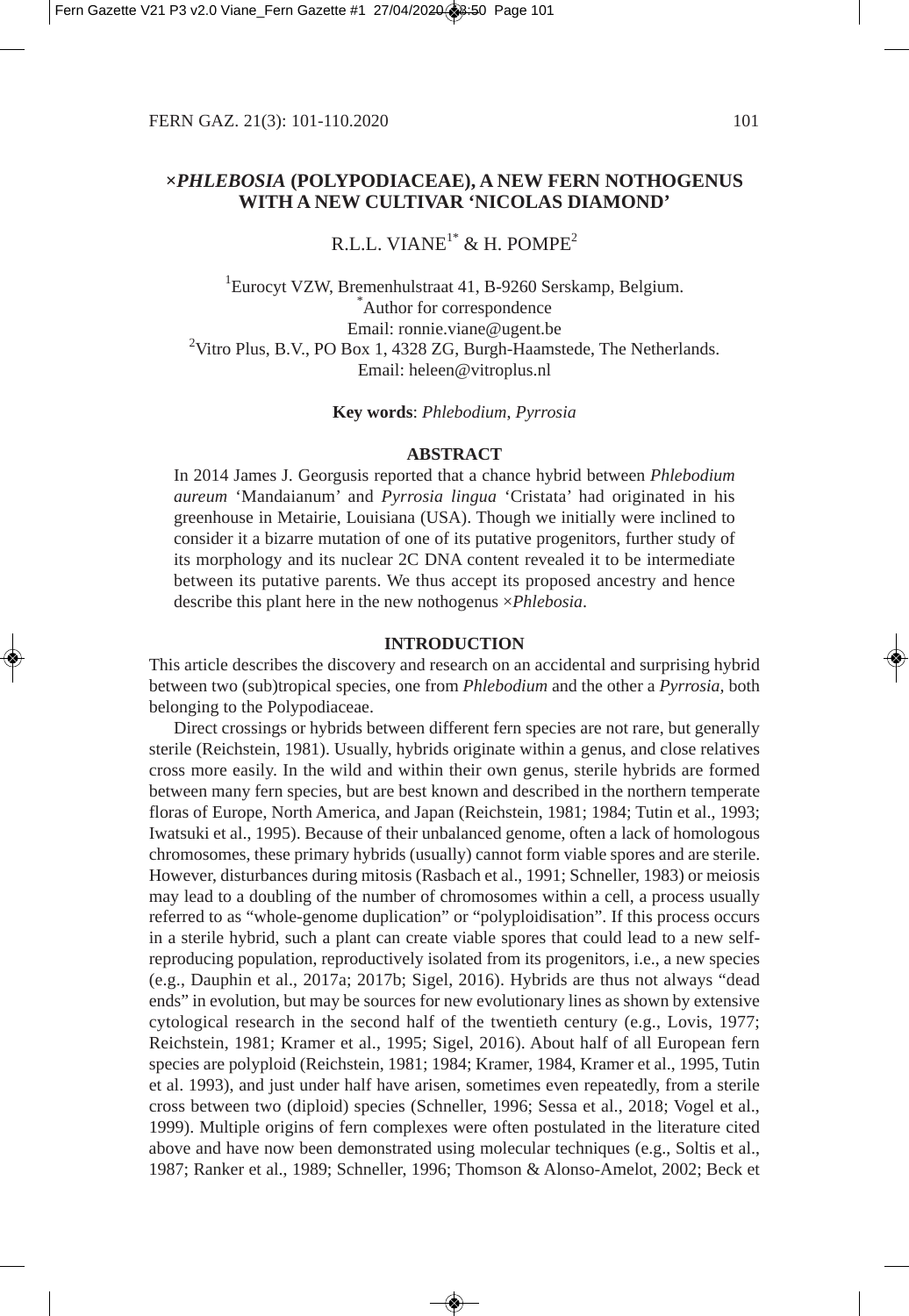al., 2012; Sigel et al., 2014; Sigel, 2016; Williams et al., 2016; Yahaya et al., 2016; Dauphin et al., 2017a; 2017b); similar evolutionary patterns are known from higher plants (Alix et al., 2017). Hybrids between species belonging to different genera are very rare (Alston, 1940; Reichstein, 1981; Schneller, 1981; Wagner et al., 1992; Rothfels et al. 2015; Engels & Canestraro, 2017; Lehtonen, 2018) and are ascribed to a nothogenus of their own. The existence of intergenetic hybrids often constitutes one of the arguments either to (re)unite relatively smaller genera, e.g., *Asplenium*, *Ceterach*, *Pleurosorus,* and *Phyllitis* to a single genus: *Asplenium* (Kramer & Viane, 1990), or to keep species within one and the same genus (Tejero-Diaz et al., 2009). According to Turland et al. (2018) a hybrid genus must be indicated by writing the symbol " $\times$ " before and without space against the generic name, e.g., ×*Asplenosorus*, ×*Dryostichum*, and ×*Pleopodium*. According to Brickell et al. (2016, art. 14.1) cultivar status has to be indicated by enclosing the cultivar epithet within single quotation marks.

In 2014, James J. Georgusis from Metairie, Louisiana, USA, found separate strange juvenile plants in his greenhouse, which he suspected to be the result of a spontaneous cross between the only two fern species he grew at the time: *Phlebodium aureum* 'Mandaianum' and *Pyrrosia lingua* 'Cristata' (Hoshizaki & Moran, 2001). From the hybrid sporelings he selected a single plant considered worthy of commercialization and to be introduced into the trade. The putative parents of the hybrid belong to different genera that may have been separated for at least 35 million years (Wei et al., 2017). Given the rather unlikely emergence of this hybrid, we first considered that it might be a bizarre mutation of one of its putative ancestors and thus sought to confirm its parentage.

### **MATERIAL AND METHODS**

In 2015, the parent plants and their hybrid were delivered to the research department of the fern nursery "Vitro Plus, B.V.", located in Burgh-Haamstede (NL), with the intention to propagate the hybrid vegetatively. After two years, in 2017, enough material for further research had been obtained.

We studied the general morphology, the micro morphology of the leaf indument and rhizome scales, and the DNA quantity. Only fully-grown scales at a short distance from the apex were compared because they are often damaged on older parts. Because microscopic hairs on the rachis and the costae are often deciduous, or shrivel and become difficult to observe on older fronds of both *Phlebodium* and ×*Phlebosia*, their indument was studied on young, uncurling fiddleheads at a comparable stage. Unfortunately, no spore characterizations could be done because these were not available for *Pyrrosia lingua* 'Cristata', nor for ×*Phlebosia*, which at present remains sterile.

Sections of the rhizome, the rhizome scales, and the leaf hairs were photographed with a Canon MP-E 65mm f/2.8 1-5x Macro Photo lens on a Canon EOS 5DSR camera. Flow cytometry with propidium iodide (PI) staining was used to compare 2C DNA values (the content of DNA from the nucleus of vegetative cells). Nuclei were obtained from thin slices of the rhizome or the petiole finely chopped together with a comparable slice of *Agave* 'Shaka Zulu' (2C = 8.97 pg) as internal standard, and stained with the 'CyStain PI absolute P' nuclei extraction and staining kit (Partec GmbH, Münster) according to the manufacturer's instructions. Samples were analyzed with a Becton Dickinson BD Accuri™ C6 flow cytometer (Franklin Lakes, USA). At least 5,000 nuclei per sample were analysed, with five replicates per accession. The 2C value was calculated based on the ratios of the G1 peak means of the sample and the standard.

Terminology follows Stearn's *Botanical Latin* (1992) or Hoshizaki & Moran (2001).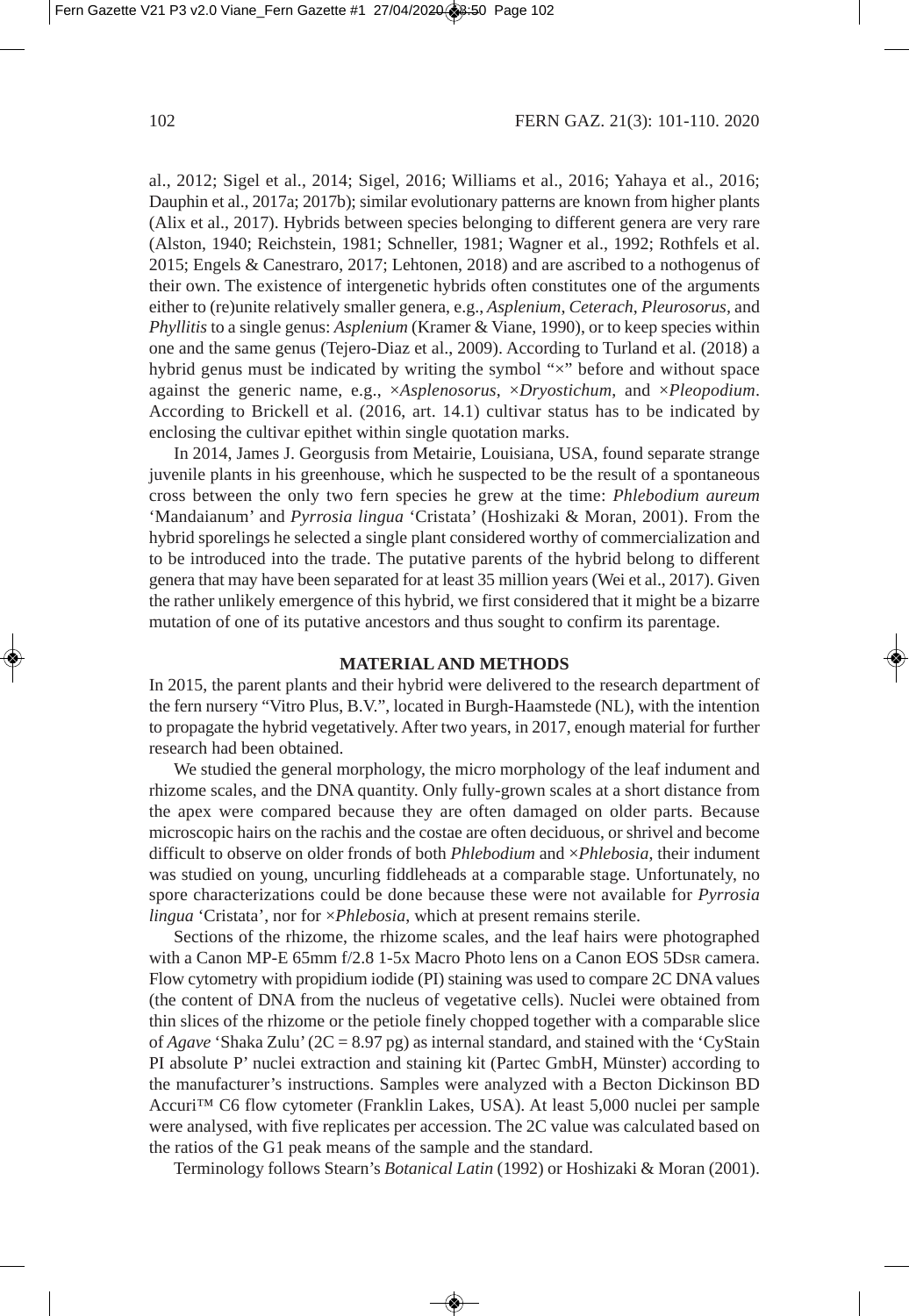### **RESULTS AND DISCUSSION**

Numerical results, based on at least twenty measurements, are summarized in Table 1. Both the overall morphology and the size (see Table 1) of the hybrid are more or less intermediate between those of the putative parents, although the average values of the hybrid are shifted slightly more towards those of *Pyrrosia*. See Figures 1 to 3.

# **Rhizome**

All plants have a widely creeping aboveground rhizome. The diameter of the rhizome of ×*Phlebosia* (4 to 8.5 mm) is intermediate between that of *Pyrrosia* (2.5 to 3.5 mm) and that of *Phlebodium* (10 to 20 mm; Table 1).

### **Rhizome scales**

The rhizome of *Pyrrosia* carries appressed, narrowly triangular to lanceolate, rusty to golden brown, peltate scales (Fig. 2A), set apically and along the margin with extremely thin hairs (cilia sensu Hovenkamp, 1986). Scales on the rhizomes of *Phlebodium* and ×*Phlebosia* have a similar shape but lack the hairy apex (Fig. 2B-C) and are less appressed. The size of the rhizome scales of ×*Phlebosia* lies between that of the putative parents (Figure 2; Table 1).

### **Fronds**

The mature leaf of ×*Phlebosia* is reasonably intermediate (somewhat more shifted towards *Pyrrosia*) between that of the suspected parents: it is clearly smaller (40 to 75 cm) than that of *Phlebodium* (115 to 135 cm) but much larger than that of *Pyrrosia* (19 to 32 cm). Furthermore, it is also pinnatipartite but not pinnatisect as in *Phlebodium*, medium to dark green, shiny and often laciniate or crested (cristate) at the apex of the frond and/or of its segments.

### **Frond surface**

The characteristic stellate hairs of *Pyrrosia* (Figure 3D) are absent from the leaf surface of ×*Phlebosia*. However, we found microscales next to unicellular-to-multicellular glands (Figure 3, B-C) typical of prothallia and juvenile leaves of *Pyrrosia* (Nayar & Chandra 1965: 37; Hovenkamp 1986: 45), and not found in *Phlebodium*. These hairs are either



**Figure 1**. Rhizome cross sections (scales removed). A. *Pyrrosia* (R.Viane 14240); B. ×*Phlebosia* (R.Viane 14238); C. *Phlebodium* (R.Viane 14239*)* (scale bar: 10 mm).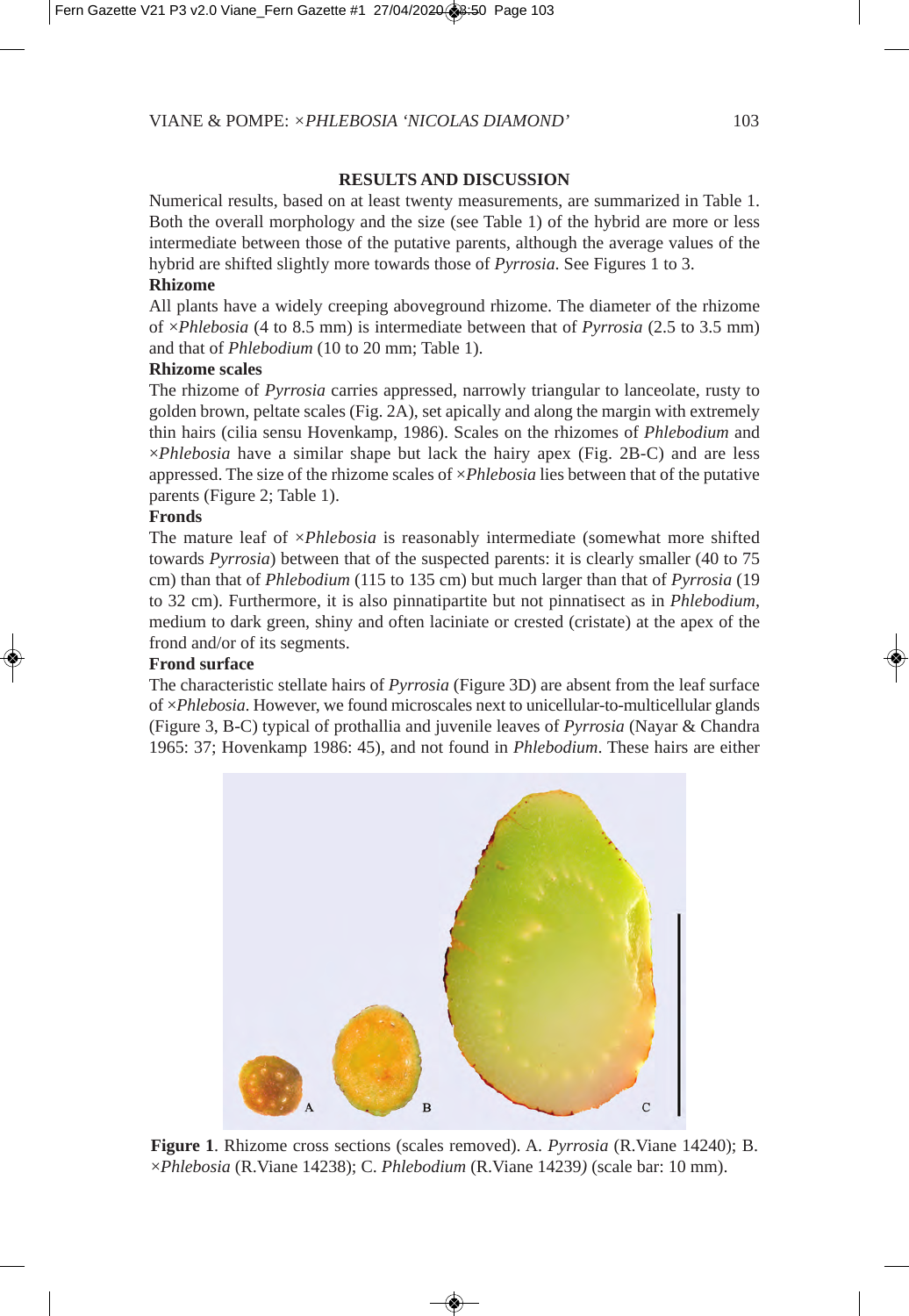|                        | Pyrrosia                              |      |      | $\times$ Phlebosia   |      |      | Phlebodium                              |      |      |
|------------------------|---------------------------------------|------|------|----------------------|------|------|-----------------------------------------|------|------|
|                        | min                                   | Mean | max  | Min                  | mean | max  | min                                     | mean | Max  |
| Rhizome                | creeping                              |      |      | creeping             |      |      | creeping                                |      |      |
| Rhizome ø<br>(mm)      | 2.5                                   | 3.2  | 3.5  | 4.0                  | 6.9  | 8.5  | 10.0                                    | 15.4 | 20.3 |
| Scale length<br>(mm)   | 3.9                                   | 5.9  | 8.9  | 6.2                  | 9.9  | 11.0 | 12.9                                    | 14.4 | 15.0 |
| Scale width<br>(mm)    | 0.3                                   | 0.7  | 1.1  | 0.9                  | 1.0  | 1.2  | 1.5                                     | 2.0  | 2.4  |
| Stipe base ø<br>(mm)   | 2.0                                   | 2.4  | 3.0  | 3.2                  | 3.6  | 4.5  | 7.0                                     | 8.0  | 9.0  |
| Stipe length<br>(cm)   | $\overline{4}$                        | 6    | 7    | 20                   | 28   | 35   | 40                                      | 46   | 50   |
| Lamina length<br>(cm)  | 15                                    | 20   | 25   | 20                   | 33   | 40   | 75                                      | 80   | 85   |
| Lamina width<br>(cm)   | 6                                     | 9    | 16   | 17                   | 22   | 32   | 30                                      | 32   | 34   |
| Frond length<br>(cm)   | 19                                    | 26   | 32   | 40                   | 59   | 75   | 115                                     | 126  | 135  |
| Lamina/Stipe<br>length | 3.3                                   |      |      | 1.1                  |      |      | 1.7                                     |      |      |
| Frond incision         | simple to pinnatifid<br>near the apex |      |      | pinnatipartite       |      |      | pinnatipartite to almost<br>pinnatisect |      |      |
| Segment<br>incision    |                                       |      |      | laciniate to crested |      |      | laciniate to<br>squarroso-laciniate     |      |      |
| Frond apex             | acute or crested                      |      |      | crested              |      |      | acute                                   |      |      |
| 2C DNA (pg)            | 14.7                                  | 15.2 | 17.7 | 25.4                 | 26.3 | 27.3 | 35.3                                    | 38.0 | 39.9 |

**Table 1**. Summary of morphological characters studied.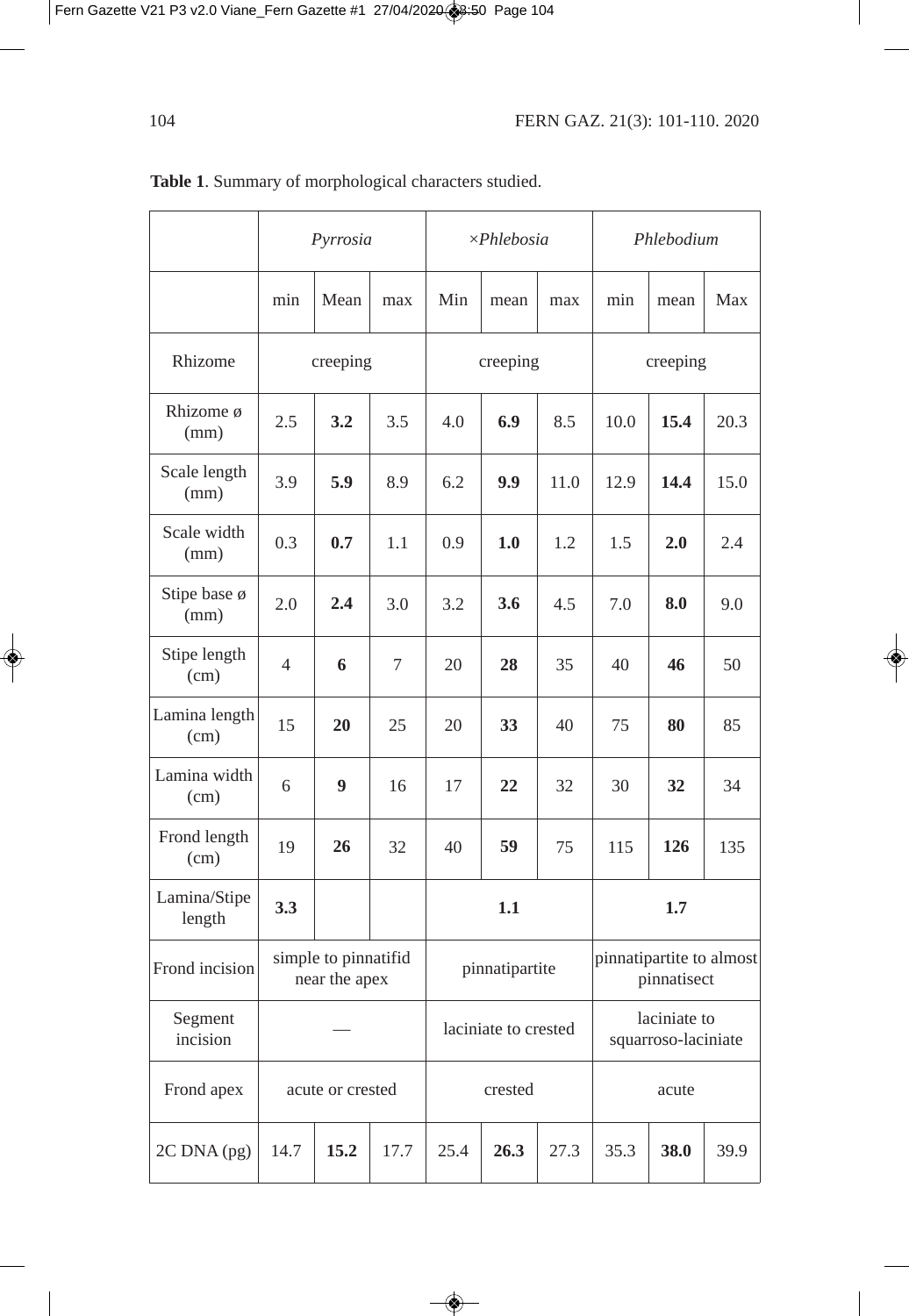unicellular (c. 0.07 to 0.09 mm long), or 2 to 6-cellular and uniseriate, or 3-cellular and forked (Figure 3C) with individual cells usually less than 0.1 mm long.

### **DNA content**

The 2C DNA content of ×*Phlebosia* is about intermediate (Table 1) between that of its putative parents.

### **Discussion and conclusion**

*Phlebodium aureum* is an allotetraploid species (Walker, 1985; Tejero-Diez, 2009) with



**Figure 2**. Rhizome scales. A. *Pyrrosia* (R.Viane 14240), note hairs at apex; B. *×Phlebosia* (R.Viane 14238); C. *Phlebodium* (R.Viane 14239) (scale bar: 2 mm).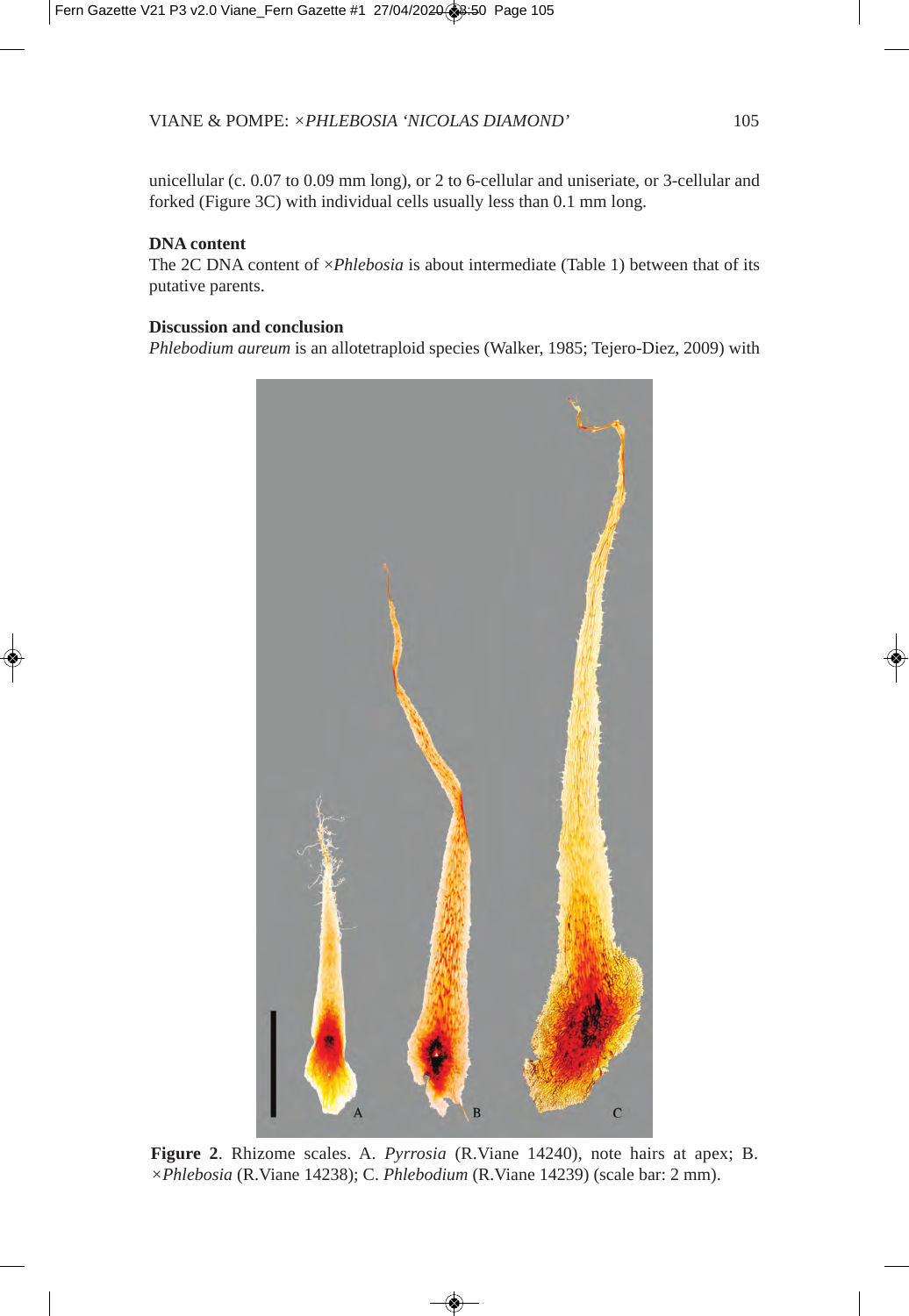

**Figure 3**. Lamina indument. A. *Phlebodium* (R.Viane 14239), sparsely hairy young leaf; B-C, *×Phlebosia* (R.Viane 14238), densely hairy young leaf; C. central detail of B; D. stellate hair of *Pyrrosia* (R.Viane 14240), note short brownish stalk directed to left (scale bar: A, B, D: 0.5 mm; C: 0.1 mm).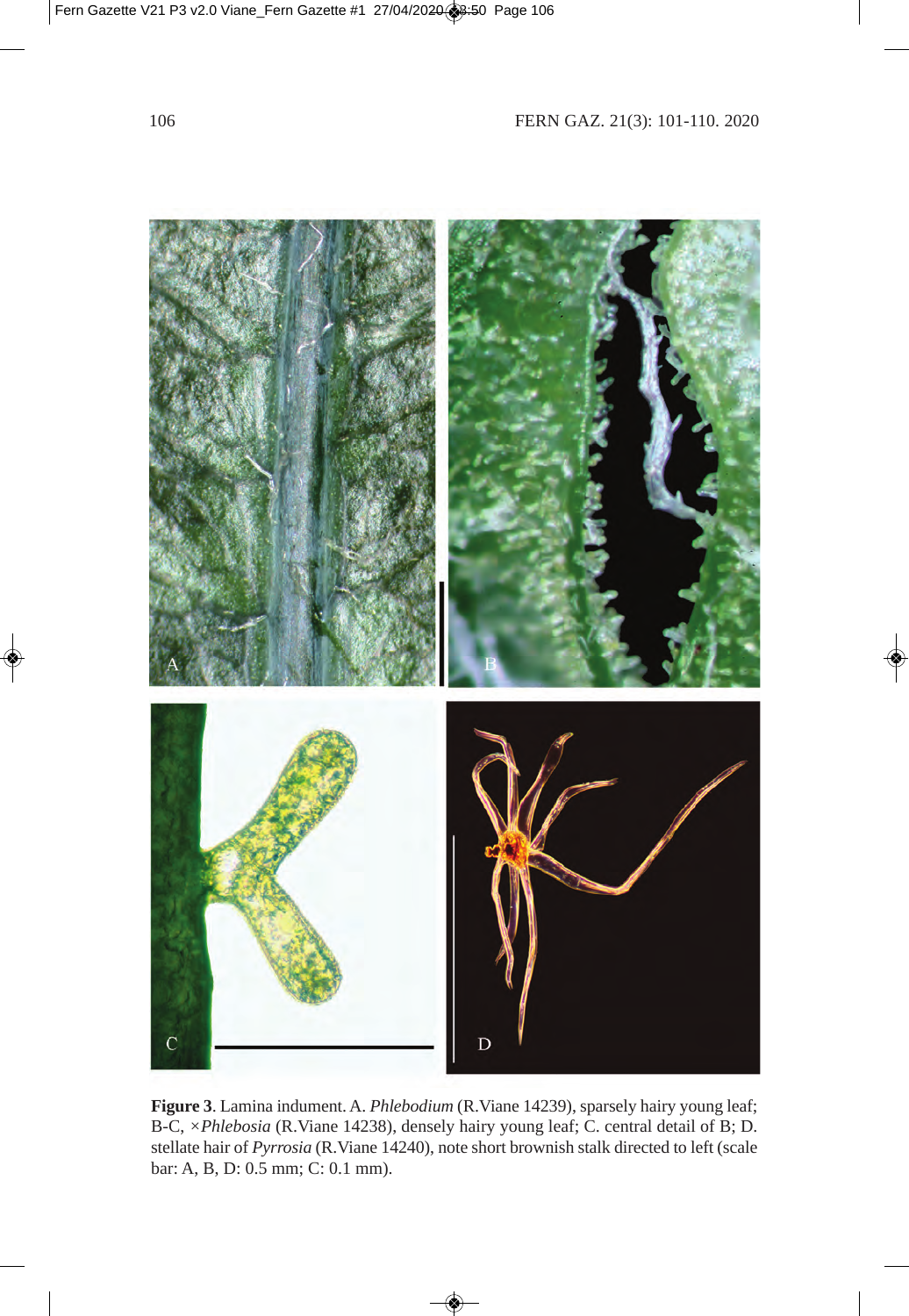2n=4x=148 chromosomes (e.g., Evans, 1963; Walker, 1985), while *Pyrrosia lingua* is diploid with  $2n=2x=72$  chromosomes (Takei, 1969 Wang et al., 2011), which is clearly manifested in the c. double DNA content of the first. In the putative hybrid we expected that half of the *Pyrrosia* genome  $(1C = 7.6$  pg) would be united with half of the *Phlebodium* genome ( $1C = 19$  pg) which would result in an average total weight of  $2C=$ ~26.6 pg. The 2C DNA content found for ×*Phlebosia* fits well with this expectation (Table 1 and Figure 4). In *Pyrrosia*, both the basic chromosome number (x=36) and the basic DNA content ( $Cx = c$ . 7.6 pg) are different from those in *Phlebodium* ( $x = 37$  and  $Cx = 9.5$  pg).

# **Description**

We first considered the possibility that the novelty might be a bizarre mutation of one of its putative ancestors. However, because its general and micromorphology, its size characters, as well as its nuclear 2C DNA content are about intermediate between those of its putative parents, we accept the ancestry proposed by the breeder and hence describe this plant here in the new nothogenus ×*Phlebosia*.

**×***Phlebosia* **Viane & Pompe, nothogen. nov.** (*Phlebodium* J.Sm. × *Pyrrosia* Mirbel). Genus hybridum inter *Phlebodium* J.Sm. et *Pyrrosiam* Mirbel intermedium.

Since other species from these genera could also form similar hybrids, the present hybrid between *Ph. aureum* and *P. lingua* is given a specific epithet referring to the state of Louisiana (USA) where it originated in cultivation.

**×***Phlebosia louisiana* **Viane & Pompe, nothosp. nov.**

Hybrida inter *Phlebodium aureum* 'Mandaianum' et *Pyrrosiam linguam* 'Cristatam' plus



**Figure 4**. Flow histogram, with colours added, from combined leaves of *Pyrrosia lingua* 'Cristata' (red), *×Phlebosia* (green), and *Phlebodium aureum* 'Mandaianum' (pink), following staining with propidium iodide. FL-2: propidium iodide fluorescent channel.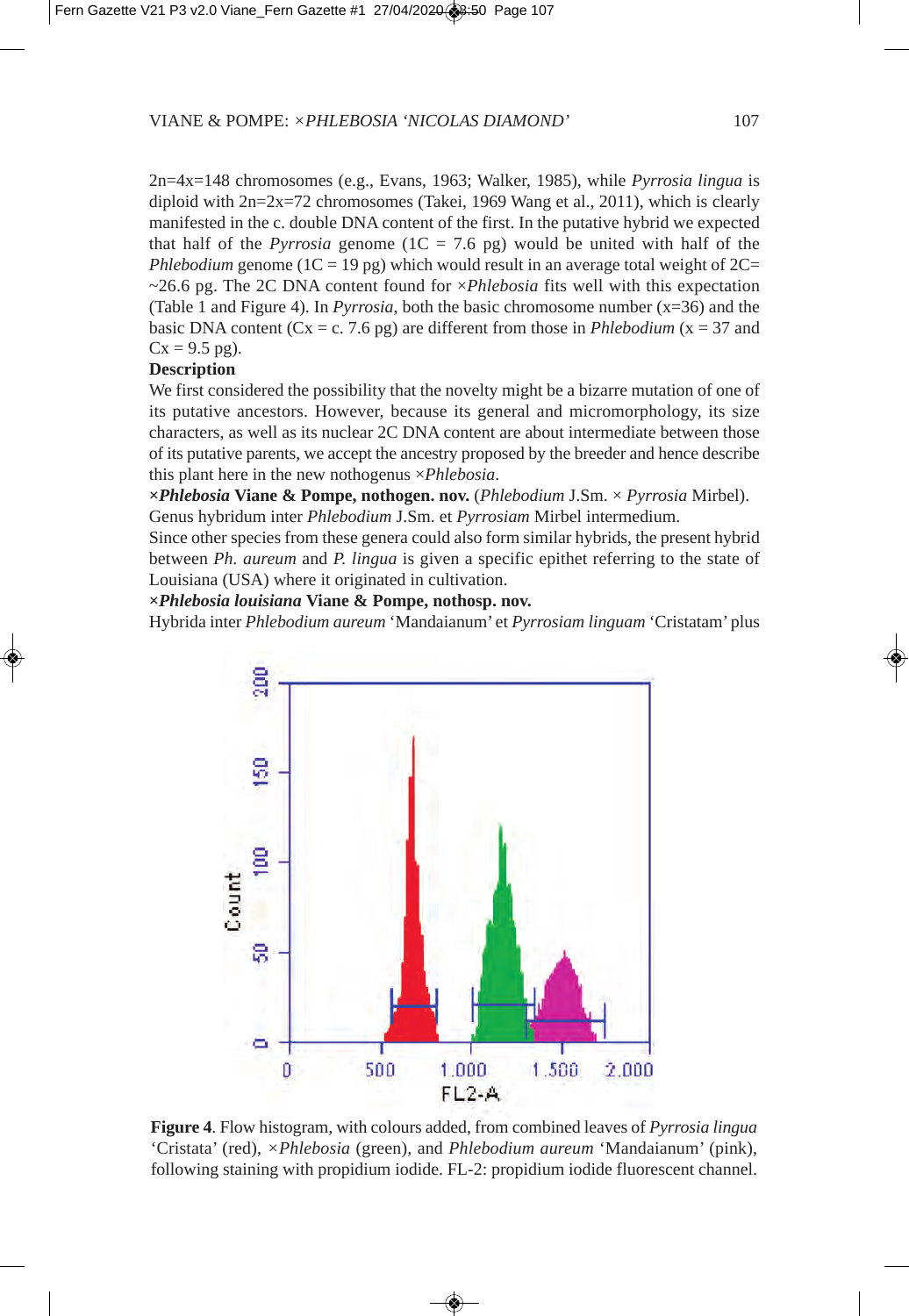minusve intermedia.

Rhizome creeping, 4-9 mm in diameter, densely covered with imbricate, rusty to golden brown scales, 6-12 x 0.9-1.2 mm. Fronds erect to arching, 40-75 x 17-32 cm; stipes terete with a ventral groove, greenish to dark brown, 3-5 mm in diameter at the base, 20-35 cm long; uncurling lamina set with forked, multicellular hairs becoming subglabrous at maturity, lamina 20-40 x 17-32 cm, texture papery, dark green, brilliant, pinnatipartite; segments narrowly triangular, acuminate, often forked or crested at the apex. No fertile structures present yet on adult plant. DNA weight 2C=25.4 – 27.3 pg.

Type: herbarium material taken from progeny of the original hybrid of J.J. Georgusis (Metairie, New Orleans, Louisiana, USA), raised and multiplied by "Vitro Plus, B.V." (Burgh-Haamstede, NL), obtained by the author in 2019 for flow cytometric analysis, 2 July 2019, R. Viane 14238 (holo-: L; iso-: BM; P; pers. herb. R. Viane).

Progeny of the original hybrid between *Phlebodium aureum* 'Mandaianum' and *Pyrrosia lingua* 'Cristata' have been introduced into the trade as a new cultivar called 'Nicolas Diamond' (US plant patent: US 2019/01116710P1).

Specimens of the putative parents *Phlebodium aureum* 'Mandaianum' (R. Viane 14239) and *Phlebodium aureum* 'Mandaianum' (R. Viane 14240) will also be deposited in Leiden (L).

#### **ACKNOWLEDGEMENTS**

We thank J.J. Georgusis for providing the original plants from his greenhouse for further study.

# **REFERENCES**

- ALIX, K., GÉRARD, P.R., SCHWARZACHER, T. & HESLOP-HARRISON, J.S. 2017. Polyploidy and interspecific hybridization: partners for adaptation, speciation and evolution in plants. Ann. Bot. (Oxford) 120: 183-194.
- ALSTON, A.H.G. 1940. Notes on the supposed hybrids in the genus *Asplenium* found in Britain. Proc. Linn. Soc. London 152: 132-144.
- BECK, J.B., ALLISON, J.R., PRYER, K.M. & WINDHAM, M.D. 2012. Identifying multiple origins of polyploid taxa: a multilocus study of the hybrid cloak fern (*Astrolepis integerrima*; Pteridaceae). Amer. J. Bot. 99: 1857-1865.
- BRICKELL, C.D., ALEXANDER, C., CUBEY, J.J., DAVID, J.C., HOFFMAN, M.H.A., LESLIE, A.C., MALÉCOT, V. & JIN, X.-B. 2016. *International Code of Nomenclature for Cultivated Plants (ICNCP or Cultivated Plant Code), incorporating the Rules and Recommendations for naming plants in cultivation. Ninth edition.* International Society for Horticultural Science (ISHS), Leuven.
- ENGELS, M.E. & CANESTRARO, B.K. ×*Cyclobotrya*: a new hybrid genus between *Cyclodium* and *Polybotrya* (Dryopteridaceae) from the Brazilian Amazon. Brittonia 69: 307–312.
- DAUPHIN, B., FARRAR, D.R., MACCAGNI, A. & GRANT, J.R. 2017a. A worldwide molecular phylogeny provides new insight on cryptic diversity within the Moonworts (*Botrychium* s. s., Ophioglossaceae). Syst. Bot. 42: 620-639.
- DAUPHIN, B., GRANT, J.R., FARRAR, D.R. & ROTHFELS, C.J. 2017b. Rapid allopolyploid radiation of moonwort ferns (*Botrychium*; Ophioglossaceae) revealed by PacBio sequencing of homologous and homeologous nuclear regions. Molec. Phylogenet. Evol. 120: 342-353.
- EVANS, A.M. 1963. New chromosome observations on the Polypodiaceae and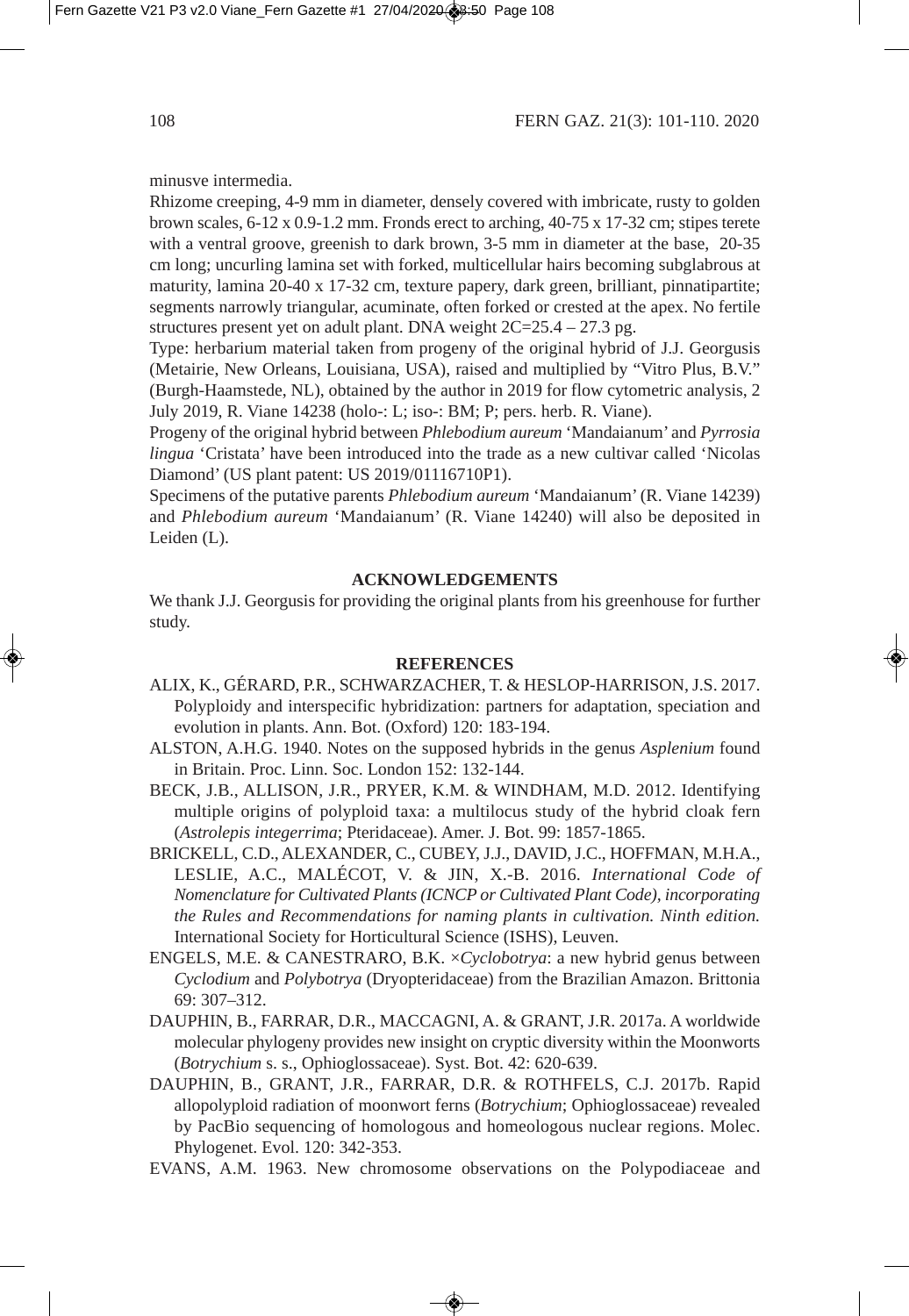Grammitidaceae. Caryologia 16: 671-677.

- HOSHIZAKI, B.J. & MORAN, R.C. 2001. *Fern grower's manual.* Revised and expanded edition. Timber Press, Inc., Portland.
- HOVENKAMP, P.H. 1986. *A monograph of the fern genus Pyrrosia.* E.J. Brill, University Press, Leiden.
- IWATSUKI, K., YAMAZAKI, T., BOUFFORD, D.E. & OHBA, H. 1995. *Flora of Japan. Vol. I. Pteridophyta and Gymnospermae.* Kodansha Ltd., Tokyo.
- KRAMER, K.U. (ed.) 1984. *Illustrierte Flora von Mittel-Europa. Dritte, völlig neubearbeitete Auflage. Band I, 1. Pteridophyta.* Verlag Paul Parey, Berlin, Hamburg.
- KRAMER, K.U., SCHNELLER, J.J. & WOLLENWEBER, E. 1995. *Farne und Farnverwandte. Bau, Systematik, Biologie.* G. Thieme Verlag, Stuttgart & New York.
- KRAMER, K.U. & VIANE, R.L.L. 1990. Aspleniaceae. In: KRAMER, K.U. & GREEN, P.S. (Eds.), *Pteridophytes and Gymnosperms:* 52-56. Springer-Verlag, Berlin.
- LEHTONEN, S. 2018. ×*Lindsaeosoria flynnii* (Lindsaeaceae), another confirmed example of deep hybridization among the ferns. Amer. Fern J. 108: 7–18.
- LOVIS, J.D. 1977. Evolutionary patterns and processes in ferns. Adv. in Bot. Research 4: 229-415.
- NAYAR, B.K. & CHANDRA, S. 1965. Ferns of India. No. 15. *Pyrrosia* Mirbel. Bull. Nat. Bot. Gard. Lucknow 117: 1-98.
- RANKER, T.A., HAUFLER, C.H., SOLTIS, P.S. & SOLTIS, D.E. 1989. Genetic evidence for allopolyploidy in the neotropical fern *Hemionitis pinnatifida* (Adiantaceae) and the reconstruction of an ancestral genome. Syst. Bot. 14: 439-447.
- RASBACH, H., REICHSTEIN, T. & SCHNELLER, J. 1991. Hybrids and polyploidy in the genus *Athyrium* (Pteridophyta) in Europe. 2. Origin and description of two triploid hybrids and synthesis of allotetraploids. Bot. Helv. 101: 209-225.
- REICHSTEIN, T. 1981. Hybrids in European Aspleniaceae (Pteridophyta). Bot. Helv. 91: 89-139.
- REICHSTEIN, T. 1984. Aspleniaceae. In: CONERT, H.J., HAMANN, U., SCHULTZE-MOTEL, W. & WAGENITZ, G. (Eds.), Gustav Hegi - *Illustrierte Flora von Mitteleuropa.* Band 1, Pteridophyta. Teil 1. P. Parey, Berlin, Hamburg.
- ROTHFELS, C.J., JOHNSON, A.K., HOVENKAMP, P.H., SWOFFORD, D.L., ROSKAM, H.C., FRASER-JENKINS, C.R., WINDHAM, M.D. & PRYER, K.M. 2015. Natural hybridization between genera that diverged from each other approximately 60 million years ago. Am. Nat. 185: 433-442.
- SCHNELLER, J.J. 1981. Evidence for intergeneric incompatibility in ferns. Pl. Syst. Evol. 137: 45-56.
- SCHNELLER, J.J. 1983. Haploid sporophytes in *Athyrium filix*-*femina* (L.) Roth and evidence for somatic diploidization in one of them. Bot. Helv. 93: 85-90.
- SCHNELLER, J.J. 1996. Outbreeding depression in the fern *Asplenium ruta-muraria* L.: evidence from enzyme electrophoresis, meiotic irregularities and reduced spore viability. Biol. J. Linn. Soc. 59: 281-295.
- SESSA, E.B., VICENT, M., CHAMBERS, S.M., GABRIEL Y GALÁN, J.M.J.A., VÄRE, H. & CHAMBERS, S.M. 2018. Evolution and reciprocal origins in Mediterranean ferns: the *Asplenium obovatum* and *A. adiantum-nigrum* complexes. Ann. Missouri Bot. Gard. 103: 175-187.
- SIGEL, E.M. 2016. Genetic and genomic aspects of hybridization in ferns. J. Syst. Evol. 54: 638-655.
- SIGEL, E.M., WINDHAM, M.D. & PRYER, K.M. 2014. Evidence for reciprocal origins